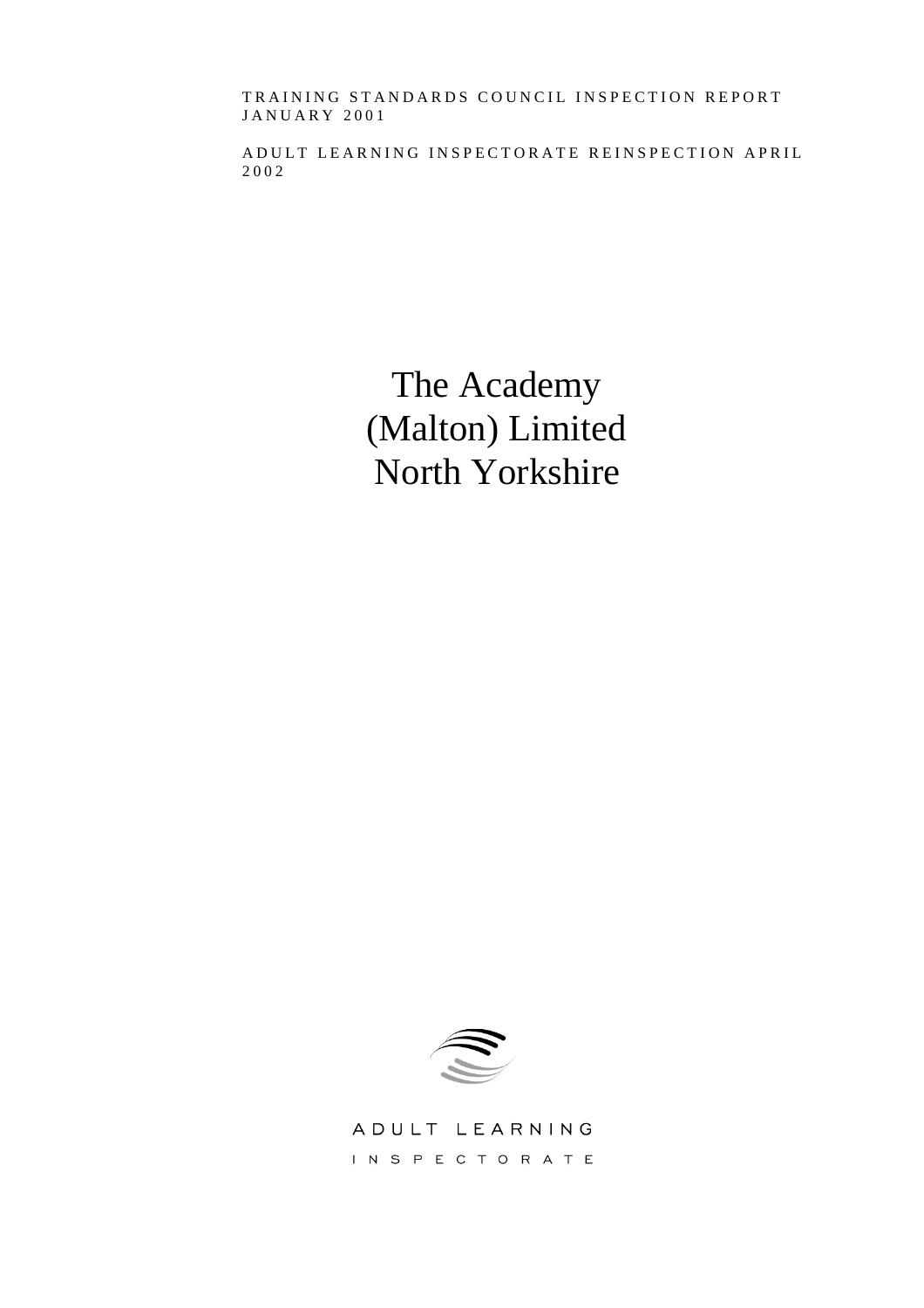#### **Adult Learning Inspectorate**

The Adult Learning Inspectorate (ALI) was established under the provisions of the *Learning and Skills Act 2000* to bring the inspection of all aspects of adult learning and work-based training within the remit of a single inspectorate. The ALI is responsible for inspecting a wide range of government-funded learning, including:

- ♦ work-based training for all people over 16
- ♦ provision in further education colleges for people aged 19 and over
- ♦ the University for Industry's **learndirect** provision
- adult and community learning
- learning and job preparation programmes funded by Jobcentre Plus
- ♦ education and training in prisons, at the invitation of her majesty's Chief Inspector of Prisons.

Inspections are carried out in accordance with the *Common Inspection Framework* by teams of full-time inspectors and part-time associate inspectors who have knowledge of, and experience in, the work which they inspect. All providers are invited to nominate a senior member of their staff to participate in the inspection as a team member.

#### **Grading**

In summarising their judgements about the quality of provision in curriculum or occupational areas and about the quality of leadership and management, including quality assurance and equality of opportunity, inspectors use a five-point scale. The descriptors for the five grades are:

- $\bullet$  grade 1 outstanding
- $\bullet$  grade 2 good
- $\bullet$  grade  $3$  satisfactory
- $\bullet$  grade 4 unsatisfactory
- grade  $5 -$  very weak.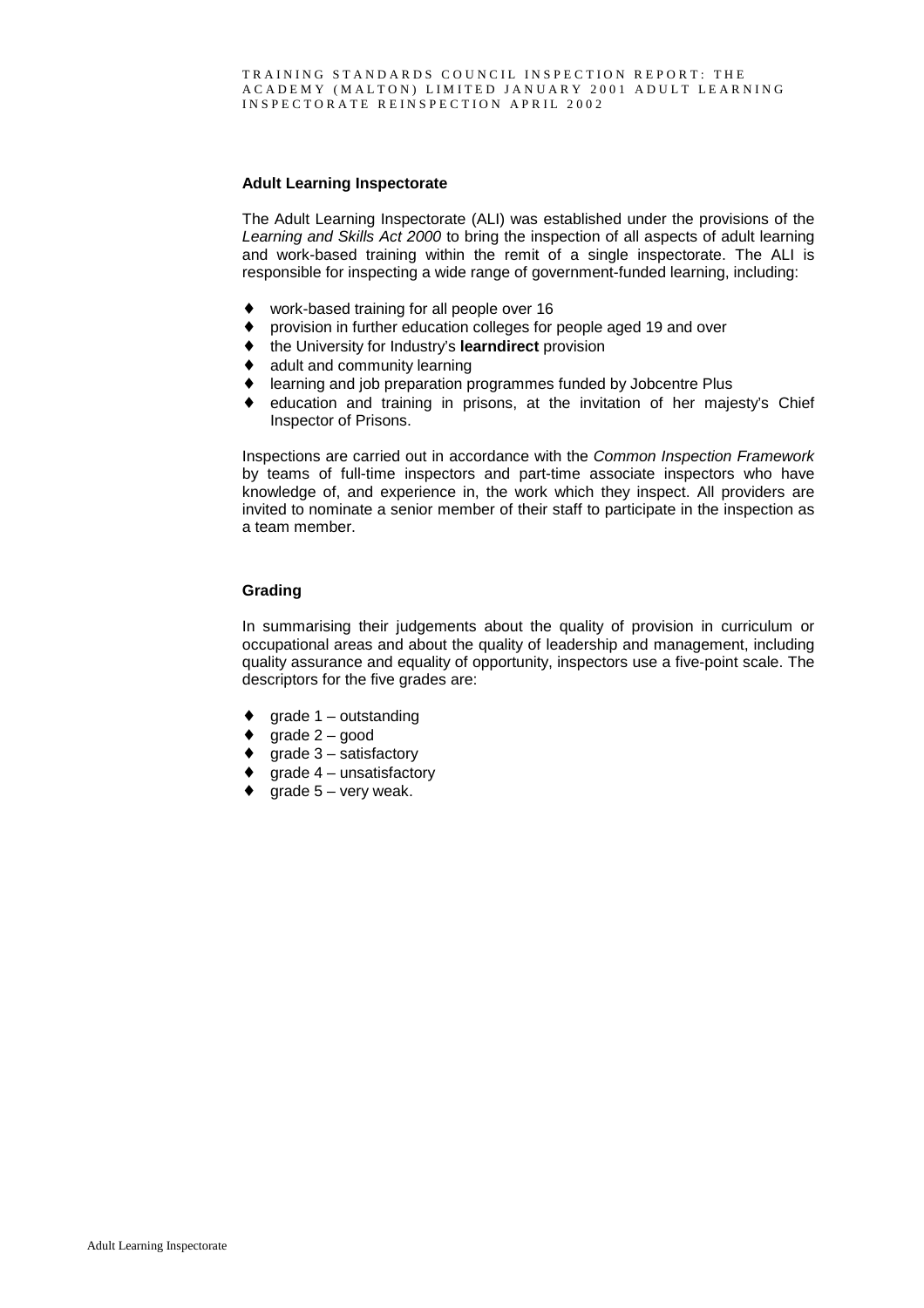## SUMMARY

The original inspection of The Academy (Malton) Limited was carried out by the Training Standards Council's inspectors. The inspection resulted in less than satisfactory grades being awarded for equal opportunities, trainee support and quality assurance. These areas have been reinspected against the requirements of the *Common Inspection Framework* by the Adult Learning Inspectorate, which replaced the Training Standards Council on 1 April 2001. The sections of the original report dealing with equal opportunities, trainee support and quality assurance have been replaced with the findings of the reinspection. Also, the report summary, report introduction and introduction to the inspection findings have been updated and reflect the findings of the reinspection. Sections of the report, dealing with areas which have not been reinspected, have been left in their original form. The amended inspection report is published on the Adult Learning Inspectorate's website (www.ali.gov.uk).

**The Academy (Malton) Limited offers training in hairdressing and beauty. Learners have good practical skills and learning sessions are well planned. At the time of the original inspection, the company's equal opportunities policy was inadequate, and learners' awareness of equality issues was poor. Learners now demonstrate a good level of awareness of equality issues. However, there is still insufficient staff training in this area. Learners receive good support that is tailored to their individual needs. At the time of the original inspection, learners' progress reviews were inadequate. Learners now have regular, recorded progress reviews and are set clear targets for achievement in each period of their training programme. There is effective internal communication, but insufficient use of management information. At the time of the original inspection, there was no overall quality assurance system. Since then, a new manual has been produced, with procedures for most aspects of training.**

#### **GRADES**

| <b>OCCUPATIONAL AREAS</b> | <b>GRADE</b> | <b>GENERIC AREAS</b> | <b>GRADE</b> |
|---------------------------|--------------|----------------------|--------------|
| Hair & beauty             |              | Equal opportunities  |              |

| <b>GENERIC AREAS</b>   | <b>GRADE</b> |  |  |
|------------------------|--------------|--|--|
| Equal opportunities    |              |  |  |
| Trainee support        |              |  |  |
| Management of training | 3            |  |  |
| Quality assurance      |              |  |  |

| <b>REINSPECTION</b> | <b>GRADE</b> |  |  |
|---------------------|--------------|--|--|
| Equal opportunities |              |  |  |
| Trainee support     |              |  |  |
| Quality assurance   |              |  |  |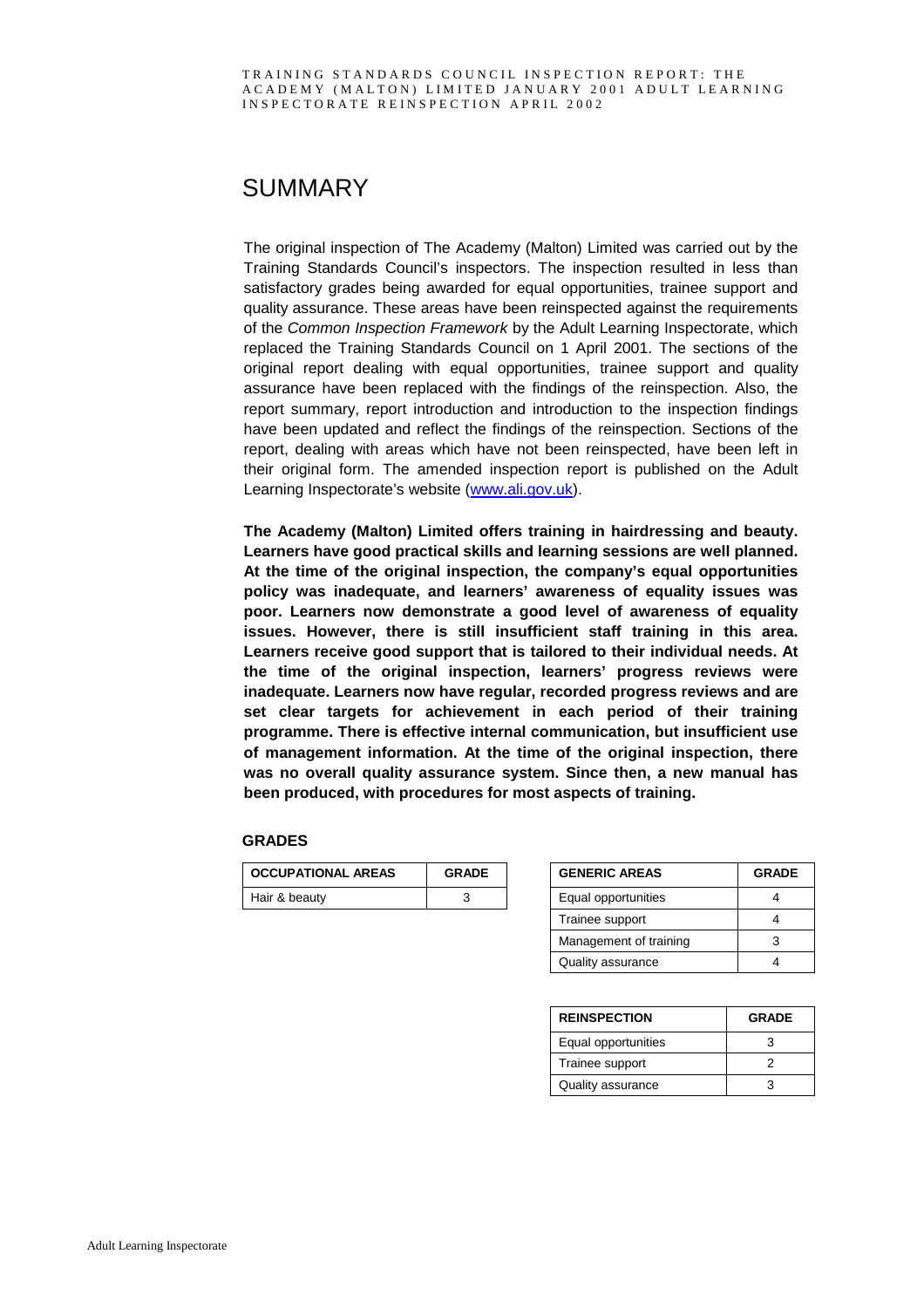#### **KEY STRENGTHS**

- ♦ good development of learners' practical skills
- ♦ well-planned learning sessions
- ♦ good awareness by learners of equal opportunities issues
- ♦ flexible, individualised support for learners
- ♦ good monitoring and review of learners' progress
- ♦ good staff commitment to quality assurance procedures
- ♦ particularly effective internal communication

#### **KEY WEAKNESSES**

- ♦ inadequate work-based assessment
- ♦ little key skills training
- ♦ insufficient staff training in equal opportunities
- ♦ no access to specialist guidance and support
- ♦ poorly developed self-assessment process
- ♦ lack of clarity in some procedures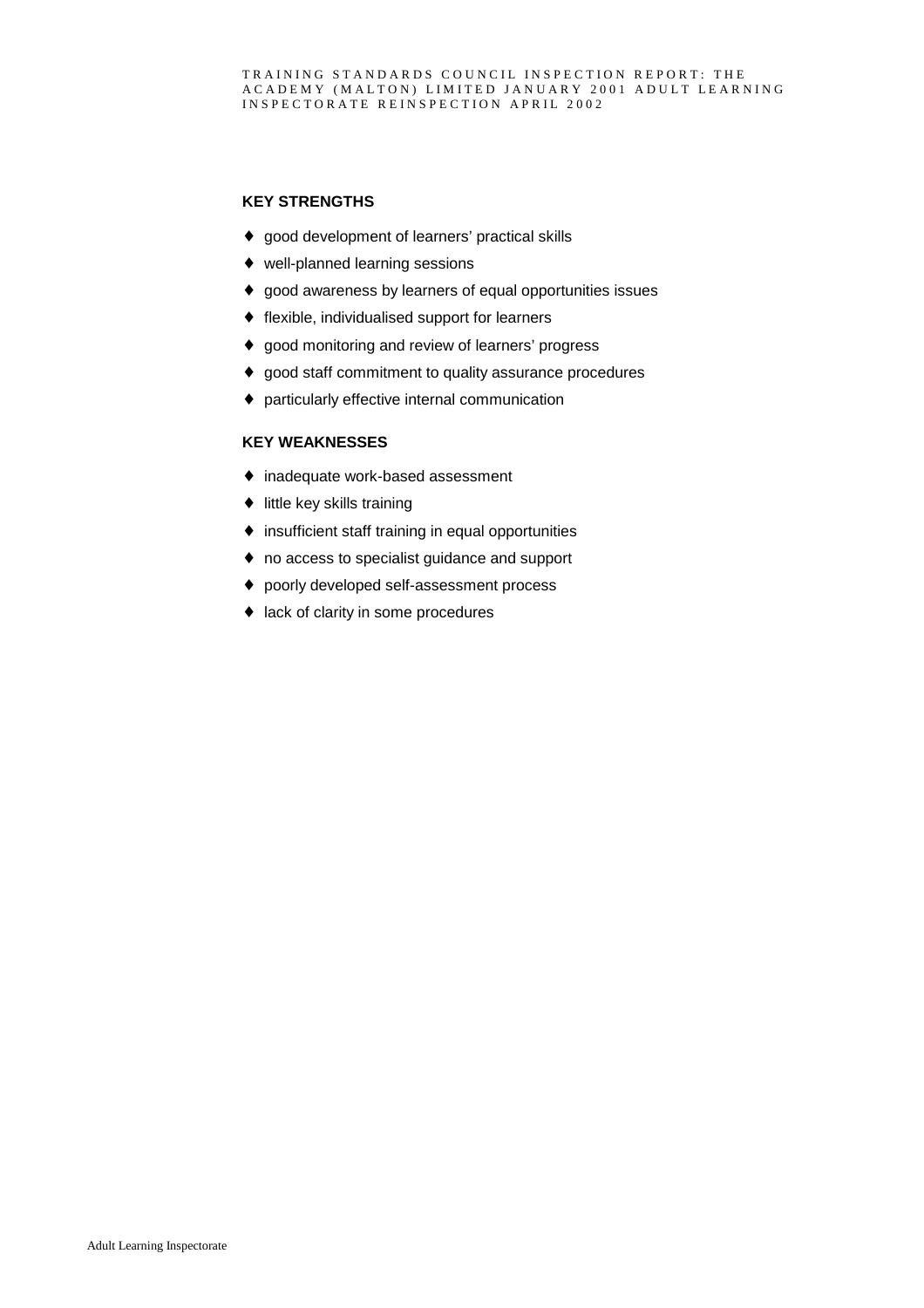## INTRODUCTION

1. The Academy (Malton) Limited (The Academy) is a limited company offering training solely for hairdressing. The Academy's parent company, Goodys, was established in 1979 with one commercial salon and has since expanded to five salons. In 1998, The Academy was subcontracted to give work-based learning for a local training provider. This arrangement finished and The Academy gained a direct contract with its local training and enterprise council (TEC). Since April 2001, its contract for work-based learning has been with the North Yorkshire Learning and Skills Council (LSC). The Academy's training centre is situated above one of the five salons. Other Goodys salons are located in the small towns of Kirkbymoorside, Driffield, Pickering and Norton. There are plans to relocate The Academy this year, but, at the time of the reinspection, The Academy is sharing small offices with the parent company. At the time of the original inspection, The Academy provided training for 18 learners working towards national vocational qualifications (NVQs) in hairdressing. It now provides training for 13 learners working towards foundation modern apprenticeships and advanced modern apprenticeships in hairdressing.

2. The owner of the Academy, known as the director, is responsible for business planning, quality assurance and training. At the time of the original inspection, another member of staff had responsibility for training and development. Three other members of staff train and assess for hairdressing qualifications. A local information technology (IT) centre provides training for the IT key skill award. Learners are assessed at The Academy.

3. The Academy operates in Ryedale. This is the most sparsely populated district of North Yorkshire and has a poor transport infrastructure. The area constitutes 18 per cent of North Yorkshire and the centre of Ryedale is 15 miles from York. The area has, until recently, been an area of thriving agriculture and agriculture-related industries. Towns have had lively weekend markets and local retailing and services depended on the livestock trade. Recent changes have had a negative effect on the area and there are now signs of decline, such as empty shops and buildings. Traditional employment in agriculture has sharply declined and the once buoyant tourism sector is waning. There has been growth in personal service occupations over the past decade and this growth is expected to continue. Ryedale District Council has been successful in bidding for funding to provide services to people in the 10 to 29 age range from the Single Regeneration Budget (SRB). It hopes to stem the migration of young people, which is having a detrimental effect on the local economy. Businesses have difficulties in recruiting skilled workers. Since the time of the original inspection in January 2001, the foot and mouth epidemic has had a further adverse effect on the local economy.

4. Most learners are recruited from the Ryedale area. Ryedale has four secondary schools and, at the time of the original inspection, 53.5 per cent of school leavers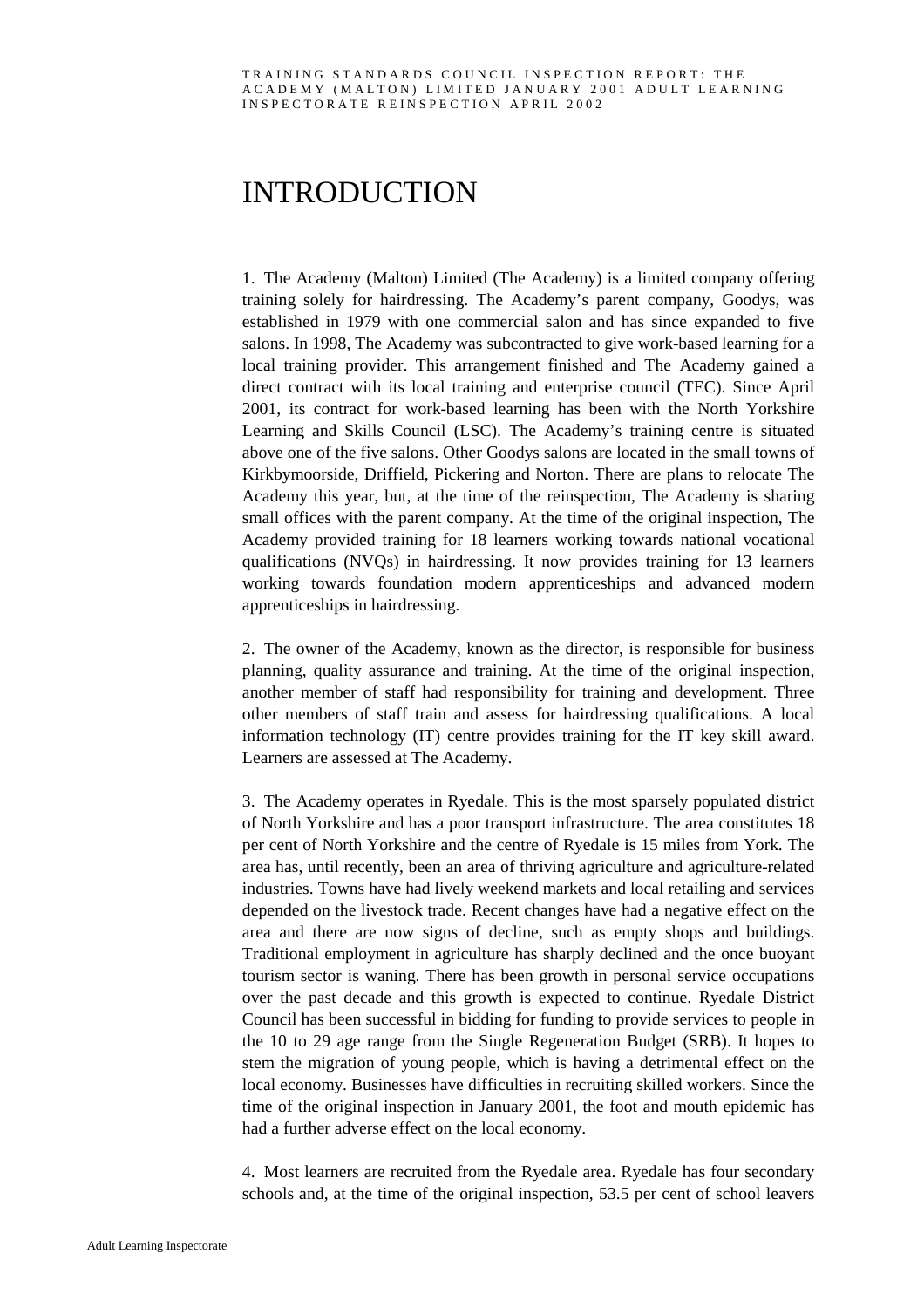achieved five or more general certificates of secondary education (GCSEs) at grade C or above, compared with the national average of 49.2 per cent. At the time of the reinspection, this proportion had risen to 57 per cent, compared with the national average of 47.9 per cent. Less than 1 per cent of the population of Ryedale is from minority ethnic groups, according to the 1991 census. The Ryedale area had an unemployment rate of 1.5 per cent in October 2001, compared with the national average of approximately 3 per cent.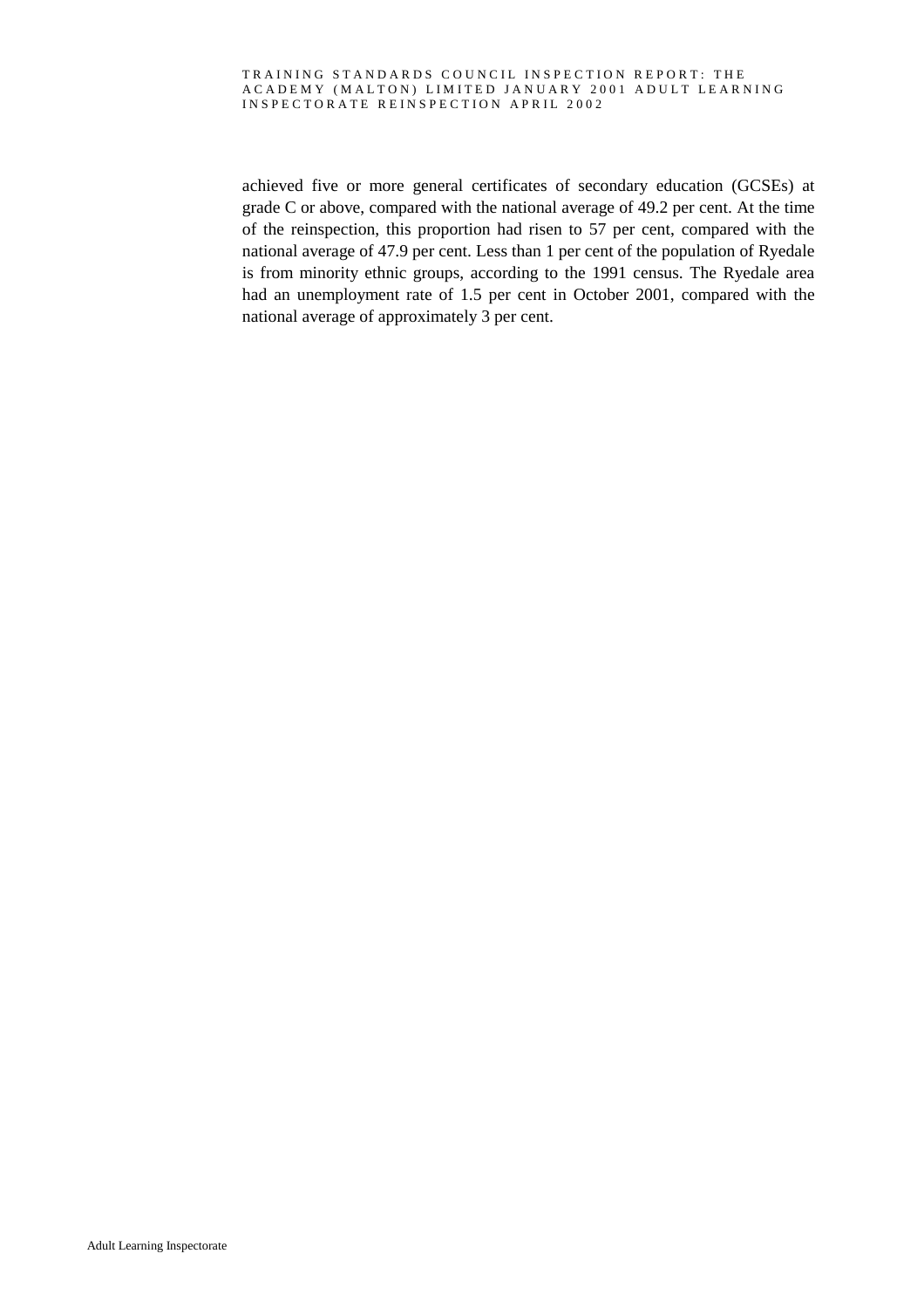# INSPECTION FINDINGS

5. The Academy produced its first self-assessment report in June 2000, following a quality audit by the TEC. The director and the training and development director wrote the self-assessment report, taking into account learners' views. The Academy's managers were asked to comment on the finished report, but they were given little feedback on their contribution. The Academy did not fully understand the implications of the self-assessment process and the first self-assessment report was not properly linked to the quality statements in *Raising the Standard*. Several strengths and weaknesses appeared in inappropriate sections of the report. Many of the strengths were no more than normal practice. Although the self-assessment report identified some weaknesses, it did not reflect other significant weaknesses found by inspectors. The Academy gave higher grades than the inspectors for four areas. The action plan was unclear. It contained no indicators for measuring the effectiveness of actions. Some targets for actions were not met, and some actions which should have been carried out by December 2000, had not been completed by the time of the original inspection. A second self-assessment report was produced in January 2002.

6. The original inspection was carried out by a team of three inspectors, who spent a total of 12 days at The Academy's premises during January 2001. They visited work placements, and met learners, training staff, managers and salon owners. They also studied all relevant policies, procedures and documents. Inspectors interviewed 16 learners, and conducted 15 interviews with staff. They met two workplace managers and supervisors and visited six work placements. They observed four learning sessions and one assessment. The reinspection was carried out by two inspectors who spent a total of six days at The Academy in April 2002. They visited seven work placements, and interviewed 13 learners, 12 Academy staff and one employer. They also looked at 13 individual learning plans and six learners' portfolios, as well as The Academy's policies, procedures and records. No instruction sessions were observed at the reinspection.

|               |                | $\cdot$        |                |                |                |              |
|---------------|----------------|----------------|----------------|----------------|----------------|--------------|
|               | <b>GRADE 1</b> | <b>GRADE 2</b> | <b>GRADE 3</b> | <b>GRADE 4</b> | <b>GRADE 5</b> | <b>TOTAL</b> |
| Hair & beauty |                |                | ว<br>J         |                |                | 5            |
| <b>Total</b>  |                |                | 3              |                |                | C            |

Grades awarded to instruction sessions at the original inspection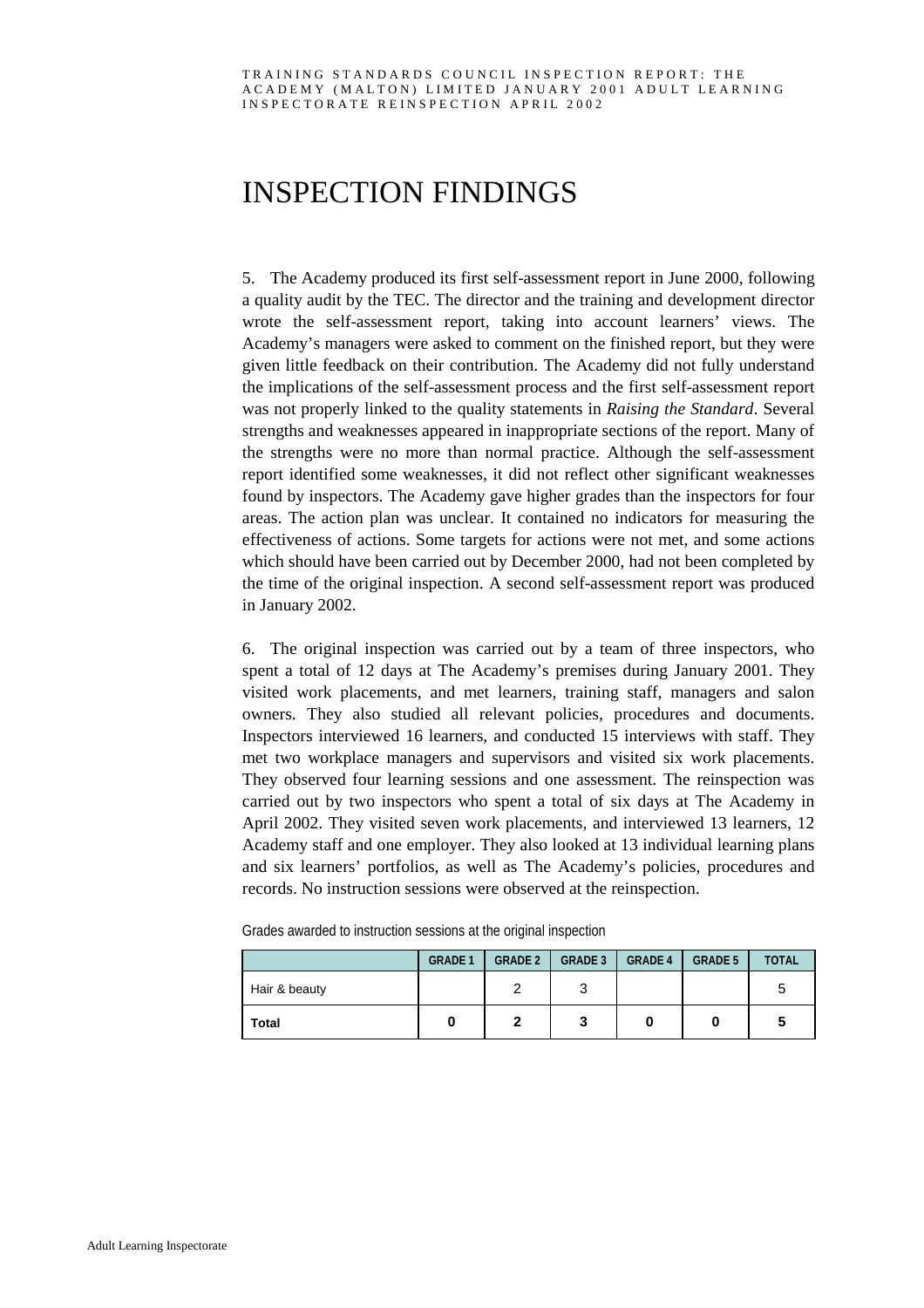### **OCCUPATIONAL AREAS**

#### **Hairdressing Grade 3**

7. The Academy offers training in hairdressing only. Trainees have the opportunity to study additional skills such as barbering. Trainees are either modern apprentices or national trainees and study for NVQs at levels 2 and 3. There are 18 trainees: nine are modern apprentices and nine are national trainees. No trainees are endorsed as having special training needs. Seventeen trainees are employed. There is one training centre, or training academy, situated above one of The Academys' five salons. Trainees working towards NVQs at level 2 attend the training academy in Malton for one day each week and trainees working towards level 3 NVQs attend for one day each month. The learning programme includes theory, practical and tutorial sessions. Four days are spent working in local commercial salons, where trainers visit them to review their progress. Five of the placement salons belong to the company and two other salons are used as work placements.

8. Seven trainees are based at the academy: two are full time, two are part time and the remaining three are self-employed. Except for one self-employed trainer, all staff spend some of their week in The Academys' commercial salons. Six trainers are responsible for hairdressing training and one is responsible for training in the key skill of information technology for key skills. All trainers are occupationally competent. Five have relevant qualifications in training and assessing but two have no relevant qualifications.

9. No data on achievement rates were available for previous years. The Academy has offered government-funded training for 15 months and to date four modern apprentices hope to achieve their framework in February 2001, 16 months after starting the programme. Other trainees are expected to complete their programme within 20 months of starting. The retention rate is 66 per cent. The self-assessment report accurately identified the good use of resources as a strength. Three of the five weaknesses were more appropriate to other areas of the report. Inspectors identified some additional strengths and weaknesses, and awarded a grade lower than that given by the company.

#### *STRENGTHS*

- ♦ good development of trainees' practical skills
- $\triangleleft$  well-planned learning sessions
- ♦ innovative use of resources

#### *WEAKNESSES*

- ♦ inadequate work-based assessment
- $\bullet$  little key skills training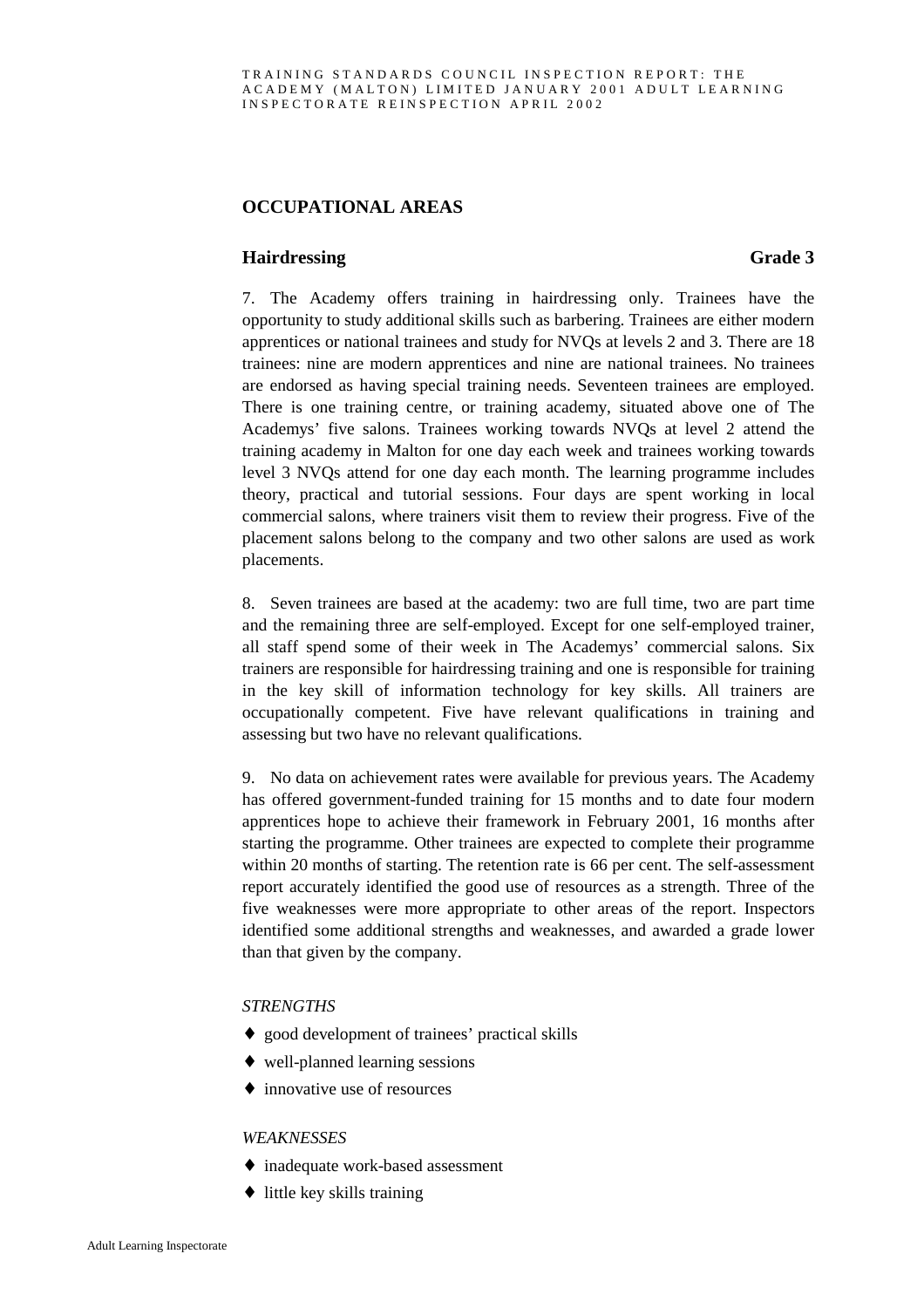10. Training at The Academy is well planned and effective. There is an annual plan for theory sessions. The training methods and the pace are varied to maintain trainees' interest and trainees' participation is encouraged. All trainees are encouraged to share their relevant experiences. Trainers produce lesson plans for theory sessions with identified objectives, activities and timetables. The plans for practical sessions, run in the commercial salons with clients, identify in general terms which assessments should be completed in a given timescale. All trainees have opportunities for additional training, including barbering, manicure, Shiatsu massage and ear piercing. Most of this additional training is given in house and does not lead to nationally recognised certificates.

11. Salon managers are kept informed of their trainees' progress at monthly management meetings. Trainees' progress and a report from the training and development director are standing agenda items at this meeting, which allows salon managers to comment on and compare trainees' progress. These discussions are not always minuted, and actions are not agreed on. Only staff employed in the Academy's salons are invited to this meeting and it does not cover trainees in other salons.

12. Assessment in the workplace is not satisfactory. Although some salon managers are qualified assessors, they do not assess trainees. Trainees can ask training staff to visit them in the salons if they wish to be assessed but this rarely happens. The Academy has recognised the need for assessments in the workplace. A visiting assessor has recently been appointed to mark assignments and complete assessments in the workplace one day each week, and salon managers have been given the opportunity to gain assessors' qualifications. It is too early to assess the effectiveness of these strategies. At The Academy, there is a satisfactory range of clients for trainees to work on but this is not a substitute for assessment using naturally occurring evidence in the workplace. Suitable clients are not always available for specific assessments and trainees' progress in covering all aspects of the NVQ range is hindered.

13. The training academy is small, but satisfactorily equipped. The salon is large enough for eight trainees to work on one client each. This means groups are small and trainees have individual attention. The salon is light, clean and recently decorated and equipped with a video and flip chart. Textbooks are available for trainees. The equipment and small tools provided are of a commercial standard. The range of commercial products which trainees use is the same as that used in The Academy's commercial salons. There is no separate room for sessions in theory and one-to-one sessions with trainers, and the salon at the training academy is used for theory training, with trainees using foldaway desks. A portable commercial colour station is used to create a demonstration area when required. The innovative use of the small salon creates a suitable environment for training.

14. Although all the trainees are foundation or advanced modern apprentices, for whom key skills is an important part of their training programme, the trainees have been poorly informed about key skills by their assessors. Many trainees are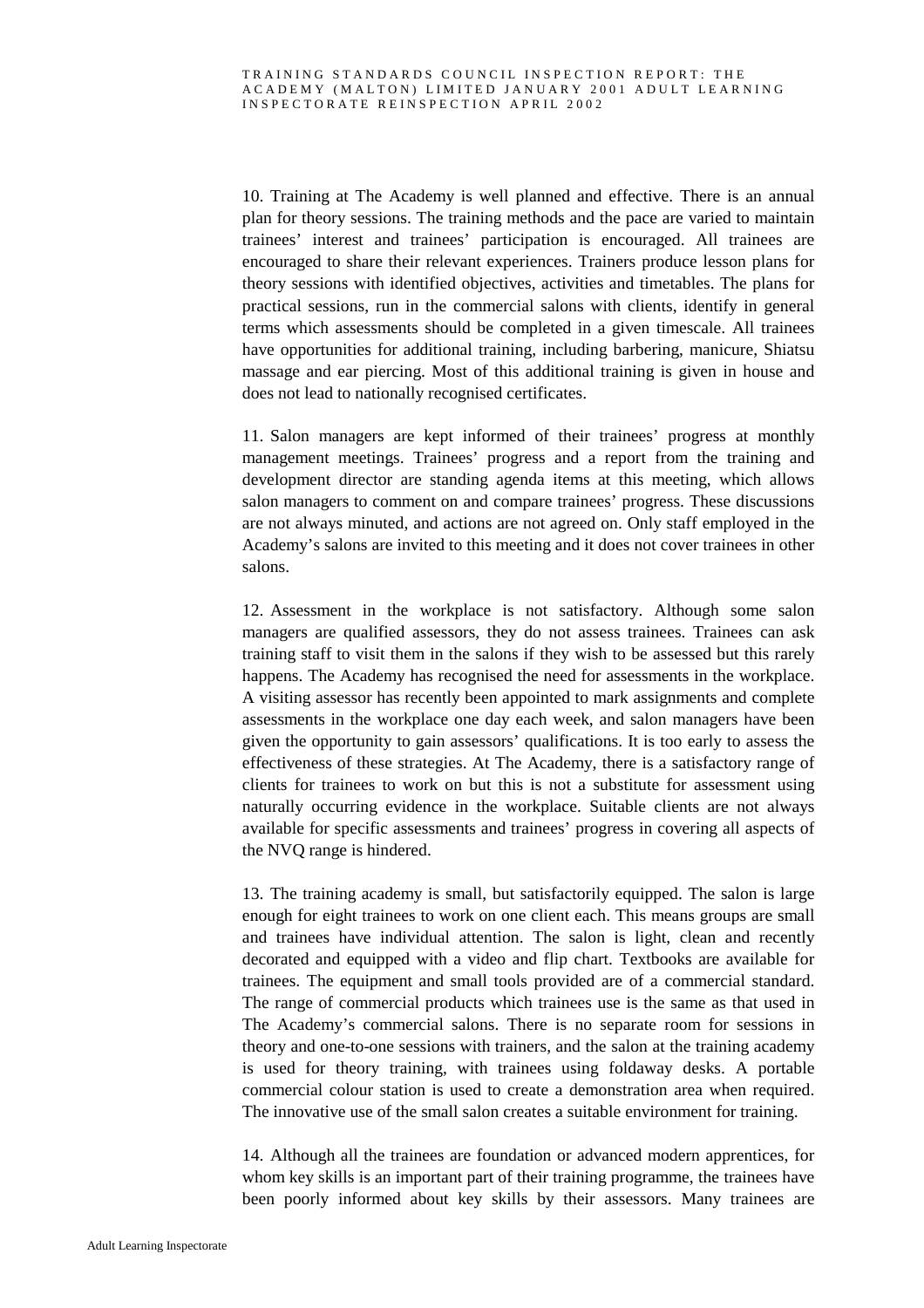unaware which key skills they are taking. They do not gather evidence towards their key skills units. There are plans to rectify this. A part-time member of staff has recently been appointed to internally verify key skills and external verification was planned for February 2001. However, trainees have been denied valuable opportunities to gather naturally occurring key skills evidence, and to understand the importance of key skills and their relationship to the rest of the programme. Workplace supervisors have no knowledge of key skills and there is no integration of key skills into workplace activities. Trainees do not understand the transferable nature of key skills and cannot relate them to their workplace. Trainees undertake a 10-week course, for two hours each week, and gain a basic, nationally recognised qualification in information technology. This is not started until the second year of training, which is too late for trainees to be able to use the knowledge in other areas of their training. Trainees believe that the information technology course constitutes the whole of their key skills training.

15. Trainees demonstrate a high level of practical competence for their time in training. They are enthusiastic and well motivated. They work with confidence and as they become more competent they are encouraged to progress to working on paying clients. Trainees are encouraged to participate in local and national competitions and have had regular success at these events. Professionally produced photographs of the competition models are displayed in all The Academy salons and the training academy. Some photographs of trainee's work have also been reproduced in national hairdressing magazines. Trainees' portfolios are well presented. A satisfactory variety of evidence is accumulated and used to demonstrate the completion of assessments. This includes validated witness testimonies and clients' comments. Trainees understand their part in the assessment process. They agree with the trainer at the training academy when they will be assessed. Assessment is carried out according to the awarding body's guidelines. The assessor asks questions as soon as possible after the trainee has completed the practical work. Feedback given to trainees is clear about trainees' achievements and where improvements are needed. Internal verification is satisfactory.

### **GENERIC AREAS**

### **Equal opportunities Grade 3**

16. The Academy has an equal opportunities policy. It is included in the learners' induction handbook and a copy is displayed on all staff notice boards in The Academy's salons. The policy was updated in January 2002. The director is responsible for equal opportunities. The company collects data on recruitment of staff and learners in terms of gender, age and ethnicity. All the learners are women. The training centre's staff comprise eight women and one man. At the original inspection, the self-assessment report identified three strengths, two of which the inspectors considered to be no more than normal practice. Of the four weaknesses identified, two were matched by inspectors. An additional weakness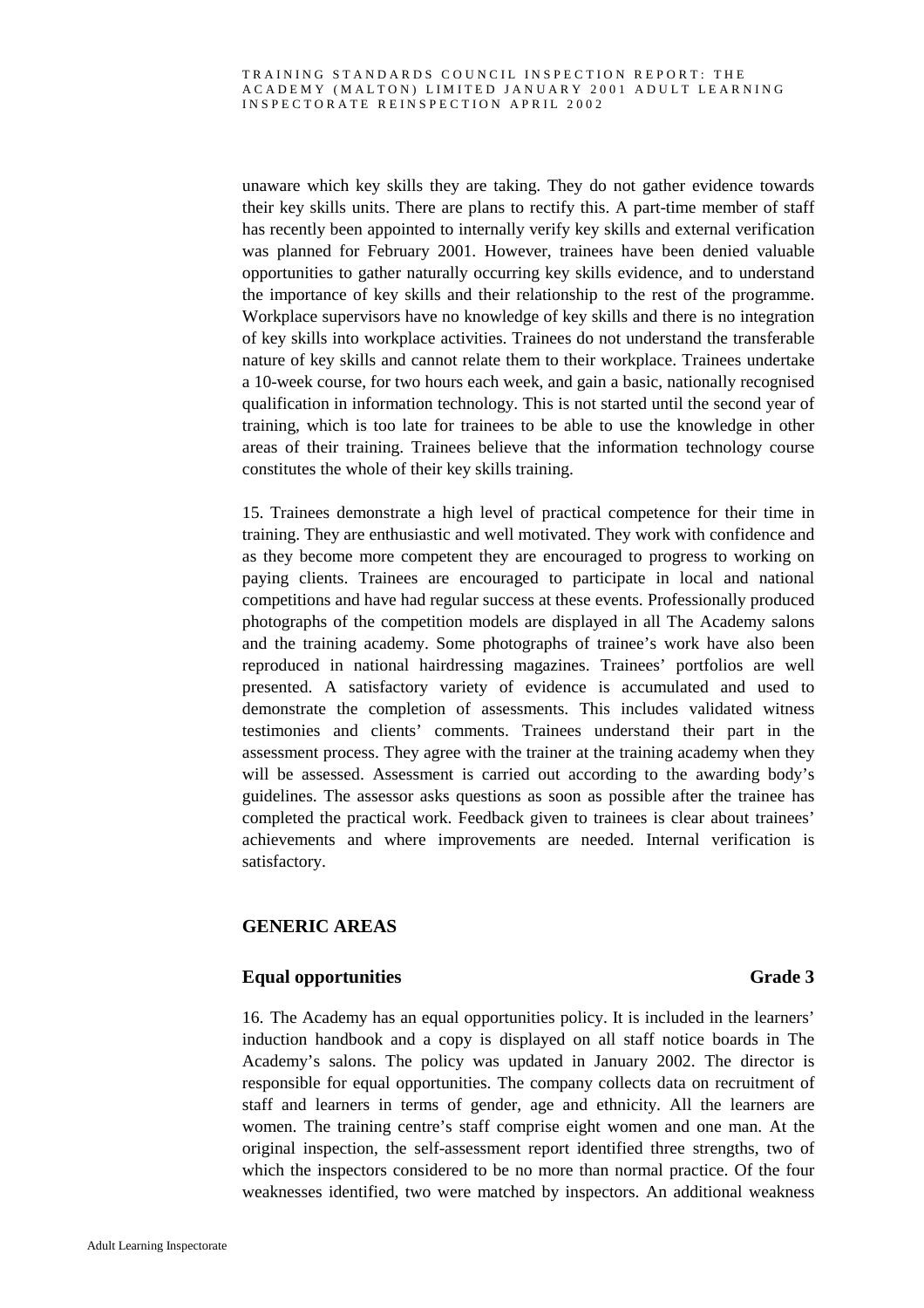relating to lack of staff training in equal opportunities was found by inspectors.

At the original inspection, the main weaknesses identified were:

- ♦ inadequate equal opportunities policy
- $\bullet$  insufficient staff training in equal opportunities
- ♦ poor understanding of equal opportunities by trainees

17. At the reinspection, inspectors considered that learners' awareness of equal opportunities was greatly improved and is now a strength. A clear policy for equal opportunities has been introduced. There has been considerable raising of staff awareness of equality of opportunity issues, but weaknesses remain in this area.

#### *STRENGTHS*

- ♦ action to recruit from under-represented groups
- ♦ good awareness of equal opportunities issues by learners

#### *WEAKNESSES*

♦ insufficient staff training in equal opportunities

18. The Academy has taken steps to address the gender imbalance on its training programmes. Representatives from The Academy attend local careers conventions and school open days. These events allow staff from The Academy, accompanied by current learners, to demonstrate their practical skills and raise the profile of the industry. One male hairdresser, who recently qualified with The Academy, attends the events and there are opportunities for potential male recruits to discuss any concerns. The Academy uses its own video as a marketing tool and a new leaflet advertising the training is being developed. In both instances, positive images are used to attract under-represented groups. The Academy has close links with local schools. An after-school club has been introduced for young people considering hairdressing as a career. Ten-week taster courses in basic hairdressing skills are well attended and have resulted in some recruitment. Links have recently been formed with a local business partnership which has traditionally struggled to encourage women onto engineering programmes. This arrangement allows both organisations to access a broader range of potential learners. A taster course has been specifically designed for potential male learners who have currently applied for engineering programmes with the business partnership.

19. There are no barriers to access for learners with disabilities or learners from minority ethnic groups. One young person from South Korea was offered the opportunity to update her skills as a fully qualified hairdresser and beautician. Another applicant, who used a wheelchair, was supported by The Academy in finding a suitable work placement. Continued support was given when the learner herself identified that her disabilities prevented her from completing her training. The Academy helped her to make a smooth transition to a local training programme in business administration. Some of The Academy's premises are not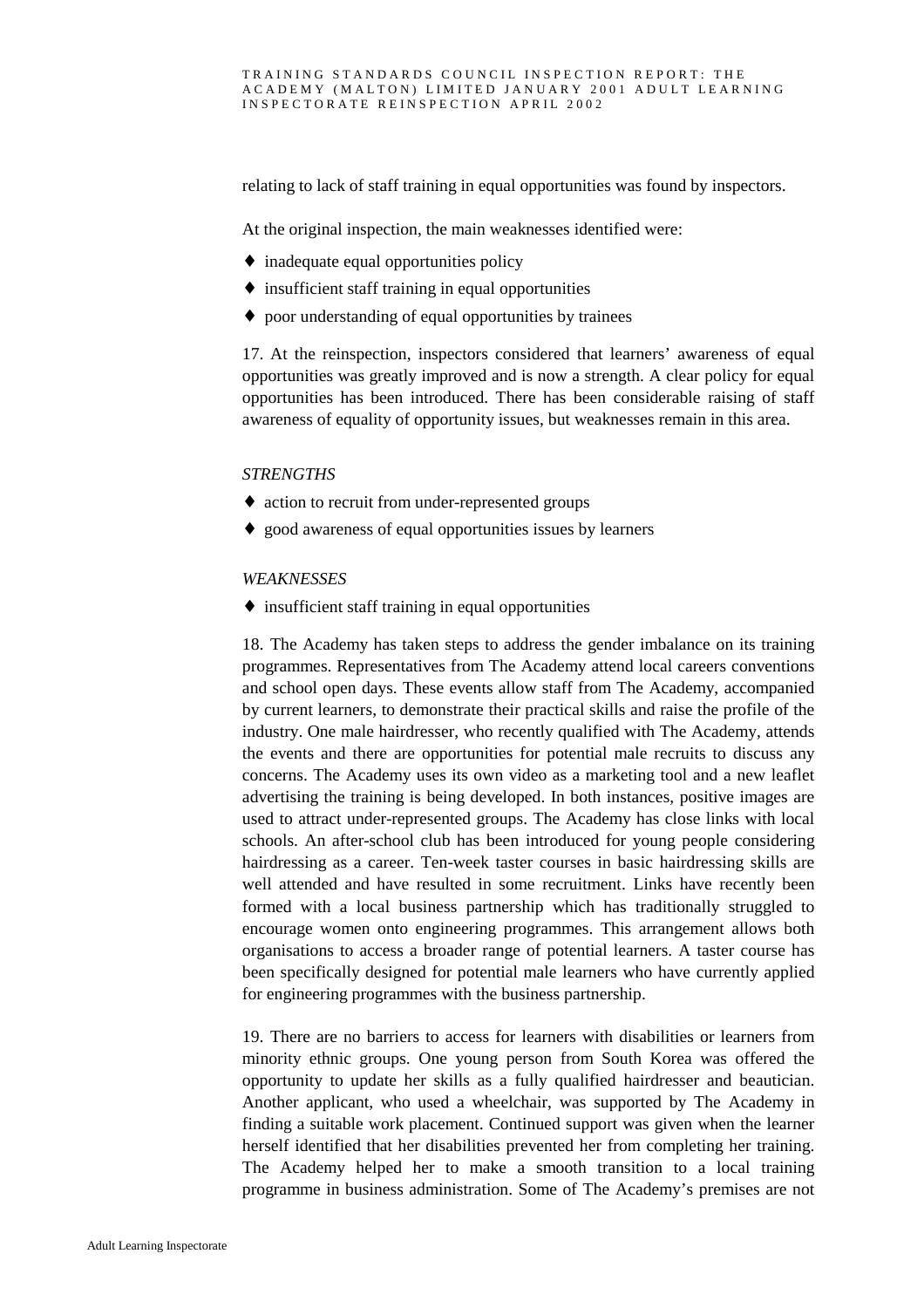accessible for learners with restricted mobility. Arrangements can be made for learners to work downstairs in The Academy's commercial salon.

20. The equal opportunities policy has been recently revised and updated. The Academy has consulted with the North Yorkshire LSC and with other training companies locally to ensure that its policy reflects best practice. The policy covers all relevant legislation and includes a separate section on harassment. However, the section on disability is weak, with no mention of access issues or the adaptation of working practices to meet the needs of disabled people. The policy has been widely circulated, and a policy statement appears on all staff notice boards. Staff and learners are well aware of the existence of the policy. Some aspects of the policy have not yet been put into practice. For example, there is a clause setting out arrangements for a group of staff to review the operation of the policy, but this has not been set up. The policy does not specify target dates for review, or record reviews which have been carried out. The company collects equal opportunities data on recruitment of staff and learners, but does not set specific targets or performance indicators for recruiting from under-represented groups.

21. Learners have a good understanding of equal opportunities. The Academy's induction includes a video presentation on this topic, followed by discussion and a written assignment. Learners had a good recall of this induction, and were aware of procedures for raising complaints and grievance issues. These issues are regularly reinforced during learners' reviews.

22. All staff have taken part in an awareness-raising session on equal opportunities, using the same training materials as are used in the learners' induction. Apart from this, there has been no specific equal opportunities training for The Academy's staff. Equality of opportunity is now a standing item for staff meetings. Staff awareness of equal opportunities in general is satisfactory, but the expertise needed to carry out aspects of the policy, such as incorporation of equality issues into the curriculum, has not yet been developed. A programme of staff development in this area is included in the company's latest development plan.

#### **Trainee support Grade 2**

23. Support for learners is the responsibility of the director. Learners are referred to The Academy by local schools and the careers service and through direct recruitment. All applicants are interviewed and complete a health questionnaire. An initial assessment of the learners' competence in literacy and numeracy is carried out at induction and learners are informed of the results. Learners are informally assessed for their occupational suitability during induction. Learners' additional learning needs are identified and the relevant support is organised. Links with external support agencies have been formed. Learners receive an induction on joining the programme and receive an induction handbook. The most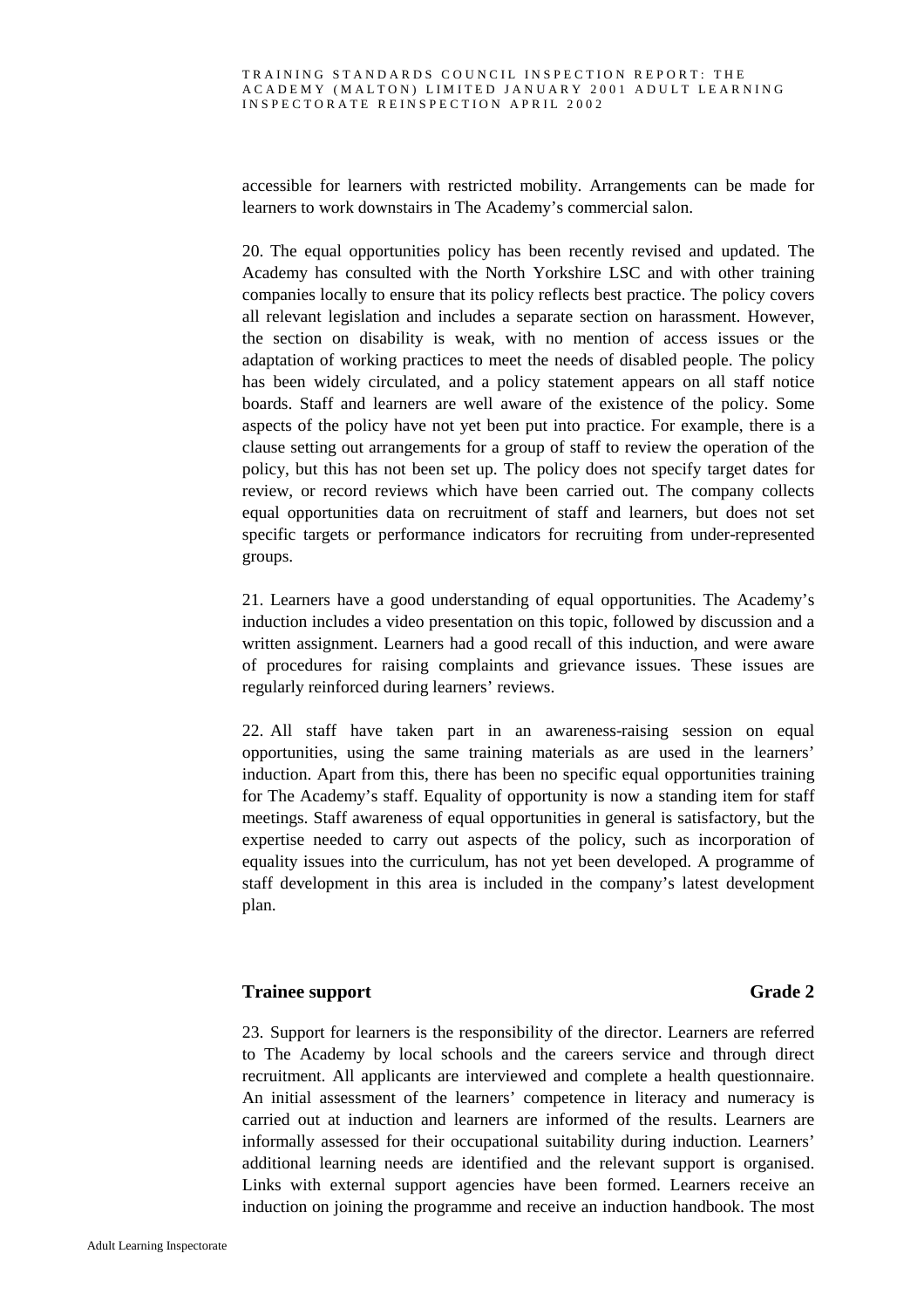recent self-assessment report proposed a grade lower than that awarded by the inspectors. The learner support section within it included a number of strengths and weaknesses which were not related to learner support.

At the original inspection, the main weaknesses identified were:

- $\triangle$  ineffective initial assessment
- ♦ poor use of individual learning plans
- ♦ inadequate progress reviews

24. The Academy has taken action in all of these areas. A literacy and numeracy test has been introduced and individual learning plans are now used to tailor the training to each learner's needs. They are no longer weaknesses. An effective and through progress review procedure is now in operation and this is now a strength.

#### *STRENGTHS*

- ♦ flexible, individualised support for learners
- ♦ celebration of learners' success
- ♦ good monitoring and review of learners' progress

#### *WEAKNESSES*

♦ no access to specialist guidance and support

25. Staff at The Academy give close consideration to the individual needs of learners and ensure that support is available. A thorough initial induction procedure ensures that learners' individual needs are identified and that they are given appropriate support. Learners are now more confident in their choice of vocational programme and fewer learners leave early. Problems affecting learning, including learners' personal difficulties, are dealt with promptly. Learners with disabilities discuss their needs with the director. One learner, who had a back problem following an accident, found it difficult to stand for a full day and was allowed to attend The Academy for training on half days. Another learner, who was diagnosed as having dyspraxia, was given individual learning sessions and offered weekly support from a local association. The Academy offers a wide range of competition and photographic work for those learners who intend to become involved in this area. One learner who had entered a national competition was unable to use public transport because she was temporarily using a wheelchair. The Academy's staff arranged with the organisers of the competition so that the learner could compete. Ramps were set up to the stage and a hydraulic chair was made available. The Academy's staff provided transport to get her to the event. Learners are given information at induction on career paths for hairdressers, but there is little information or guidance on jobseeking and no access to specialist careers guidance. Learners and tutors are not given information on external sources of specialist support such as personal counselling.

26. Learners' success is publicly celebrated. There is an annual event when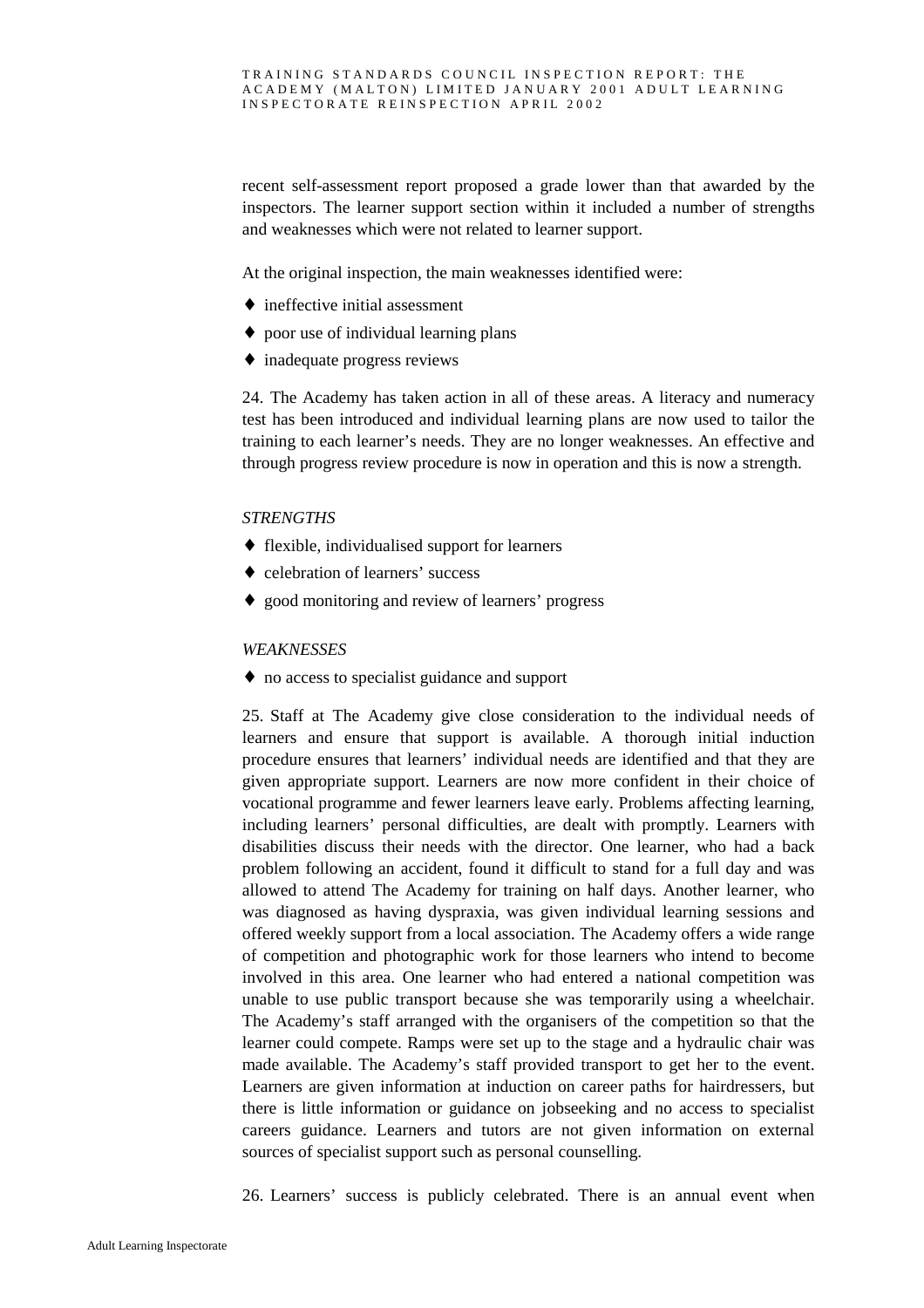learners are presented with awards gained throughout the year. The presentation is made by a local hairdressing celebrity and this gives the event a high profile. Throughout the year, there are press releases on the many competitions the learners take part in at local, national or international levels. It is not only winners who are recognised. Learners showing particular progress in their work are recognised for their efforts.

27. Learners at The Academy are valued as members of its staff. They are given the opportunity to work on paying clients as soon as they are competent and to have their own clients. The learners are included in the commission and bonus schemes which operate for sales above the basic rate. Learners are motivated to build their clientele. Salon managers appraise all salon staff every six months and learners working at The Academy have the same opportunity to be appraised.

28. Initial assessment procedures have been significantly improved since the original inspection. Any difficulties with literacy or numeracy are identified at an early stage. Prior experience is not always accredited and there is no accreditation of prior learning for key skills. There is no formal testing for learners' ability in key skills, but learners receive much personal support in this area, as well as taking part in group training sessions. There are no formal arrangements to provide for those with additional learning needs, though informal arrangements for individual coaching are made when required.

29. Appropriate individual learning and action plans are drawn up at induction, drawing on all the information gathered about the learner. Detailed information is kept about learners. Target dates for completion of NVQ units are kept under regular review and updated on the learners' action plans.

30. There are thorough and effective procedures for monitoring and reviewing learners' progress. The director carries out progress reviews with each learner every 12 weeks, and the outcomes are discussed with the learner's manager. Appropriate follow-up action is taken in the workplace to help the learner make progress. The Academy's salon managers meet the training and development director regularly to receive feedback on their particular learners and reports on the learners are completed by The Academy each term and sent to the salons. Information from progress reviews is used to update individual learning plans. The marking tutor returns learners' written work with constructive comments and with clear guidance on improvements needed.

### **Management of training Grade 3**

31. The training academy is based on the second floor above one of The Academy's five commercial salons. Of the 50 staff employed by the business as a whole, seven are involved in training and assessment. The group director acts as assessor, internal verifier and quality assurance co-ordinator, and also takes strategic responsibility for financial management and business-planning within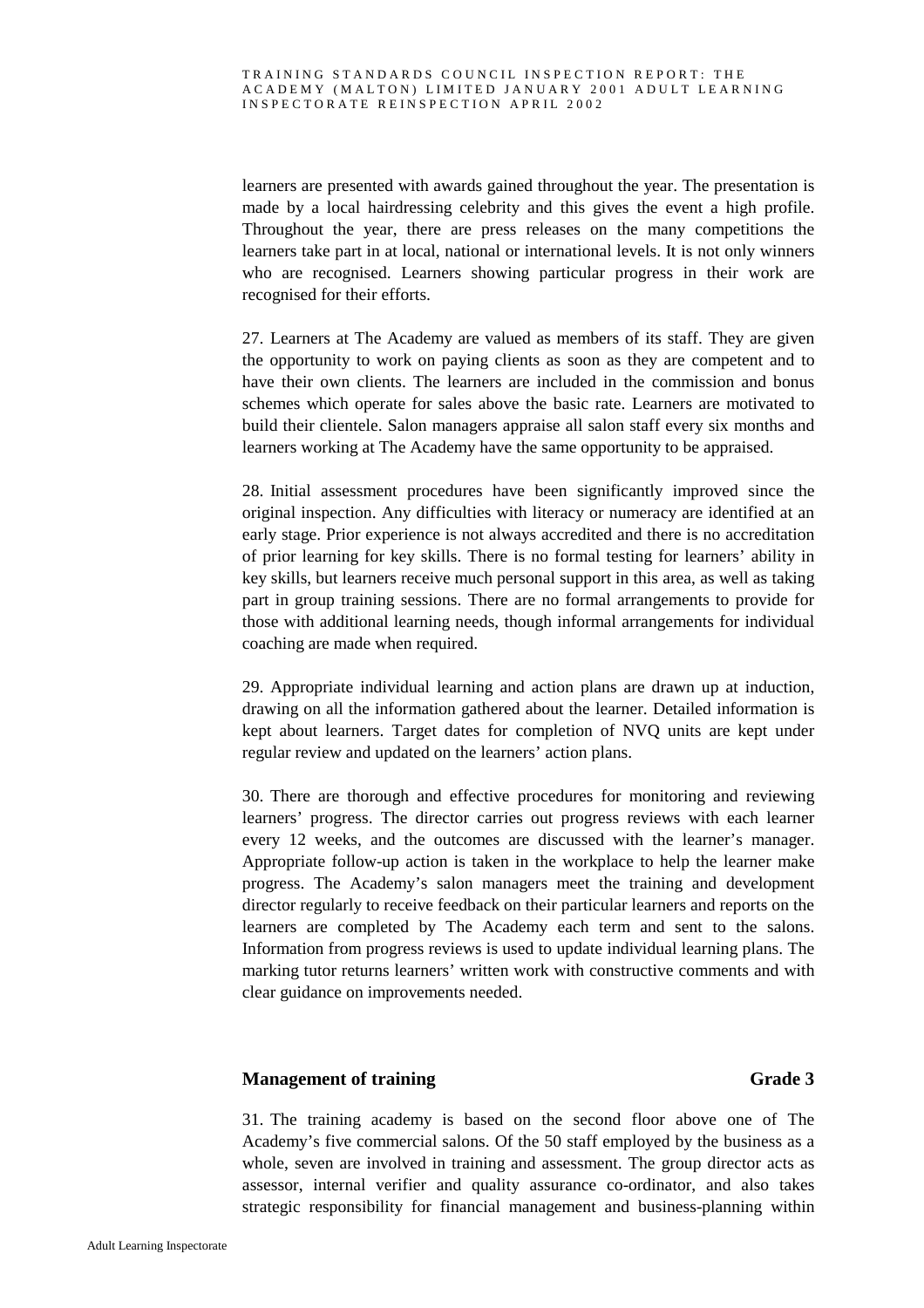The Academy as a whole. The training and development director has operational responsibility for training, assessment and TEC contracts. A further four members of staff train and assess in hairdressing. A freelance consultant provides a separate 10-week training course on the key skill of information technology. All training academy staff have job descriptions. They receive a copy of the staff handbook when they join The Academy. Employees are appraised twice each year. The Academy was successfully reassessed for the Investors in People standard in March 1998. The self-assessment report provides some brief contextual information for this aspect of training. Most of the strengths identified by The Academy represent no more than contractual compliance. One of the weaknesses identified in the self-assessment report is more appropriate to trainee support. The other weaknesses had been rectified by the time of inspection. Inspectors found other strengths and weaknesses. The grade awarded is the same as that given in the self-assessment report.

#### *STRENGTHS*

- ♦ particularly effective internal communication
- ♦ good external networking
- ♦ well-focused staff development

#### *WEAKNESSES*

- ♦ inadequate development plan
- ♦ unsystematic staff induction
- ♦ insufficient use of management information

32. Communication within the training academy, and between the training academy and The Academy's salons, is regular and well organised. Trainers and assessors meet once each month to discuss the progress of trainees and practical training issues. Meetings of all staff at The Academy are regular and well attended. Each salon has a minuted team meeting once a week. Salon managers meet once a month. At both these meetings, issues relating to training and trainees are included, although not always minuted. These meetings are also well attended. The minutes of the salon managers' meetings are comprehensive and are written to be understandable to employees and trainees. They include reference to staff and trainees' achievements, and thanks to those who have made a particular contribution during that month. All staff at The Academy receive the minutes of the salon managers' meetings, and freelance staff have recently begun to receive copies of the minutes at their homes. Between meetings, employees are kept well informed through memorandums and briefings. They are routinely consulted about important issues. For example, staff and trainees have been invited to contribute ideas regarding the wording of a mission statement for The Academy. Staff feel well informed and are very clear about their roles with regard both to the training academy and to The Academy as a whole.

33. The Academy's directors network effectively with external agencies and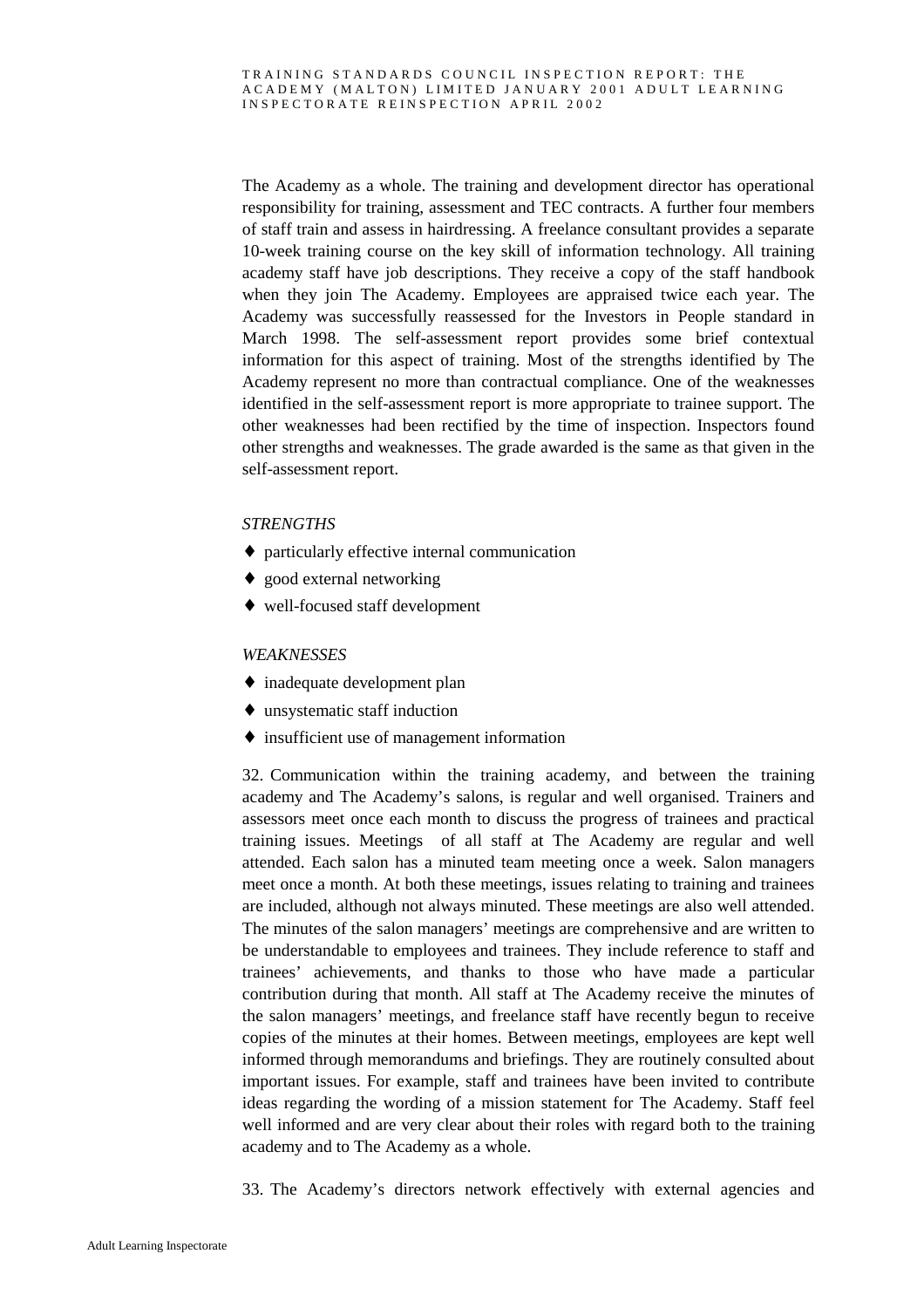companies. The group director and the training and development director have attended several meetings of a local business partnership, attended by other local training companies. They have sought the advice of other training companies on issues such as internal verification. The Academy is in frequent contact with the local press and provides newspapers with press releases and invitations to photographic shoots. Newspapers give The Academy regular, positive publicity about its activities and trainees' achievements at competitions.

34. Opportunities for staff development are readily available to all staff at The Academy. Training is linked to the needs of the organisation as well as the individual. Staff are encouraged to attend courses aimed at improving their practical or training skills. The training and development director has recently completed a survey of the professional development needs of all The Academy's staff. She has used this as the basis of a comprehensive staff development plan, which lists a range of short courses on offer to both staff and trainees. The courses include practical topics, such as cutting and colouring, and wider issues, such as management. Employees receive a twice-yearly appraisal, which focuses on their achievement, any barriers to their progress, and their professional development needs. The group director scrutinises all appraisal records. Staff value the opportunities to develop their skills and to improve their performance.

35. The training academy is included in The Academy's development plan, which is updated annually. This outlines the business's objectives for the year and the ways in which they can be achieved. It is very brief and lacks necessary detail. There is no reference to progress against previous development plans. The objectives outlined are not always clear and are not quantified. For example, one objective refers to the need for salons to attract more clients but does not indicate by how much. None of the objectives relates clearly to training or assessment. It is not clear how the actions identified are intended to meet the objectives. For example, none of the actions specified relates to attracting more clients. There are no timescales and there is no identification of those people responsible for carrying out the actions. The business plan is insufficient as an indicator of The Academy's strategic objectives and how to achieve them.

36. Over the past few months, three of The Academy employees have taken on responsibility for training or assessing in the training academy. The training and development director is working with them to introduce them to the training academy's working methods. She discusses schemes of work and learning sessions with them, and shows them how to complete documents. This is not however a formal induction and is not carried out in a systematic way. There is no staff induction procedure or check-list to ensure that staff new to The Academy receive all the information they need, or that they have demonstrated full competence in all aspects of their job role before being expected to carry it out without supervision. Two freelance consultants have recently been invited to work for the training academy on a sessional basis: one as a key skills internal verifier and the other as a trainer in the key skill of information technology. Neither of these has been given any form of induction.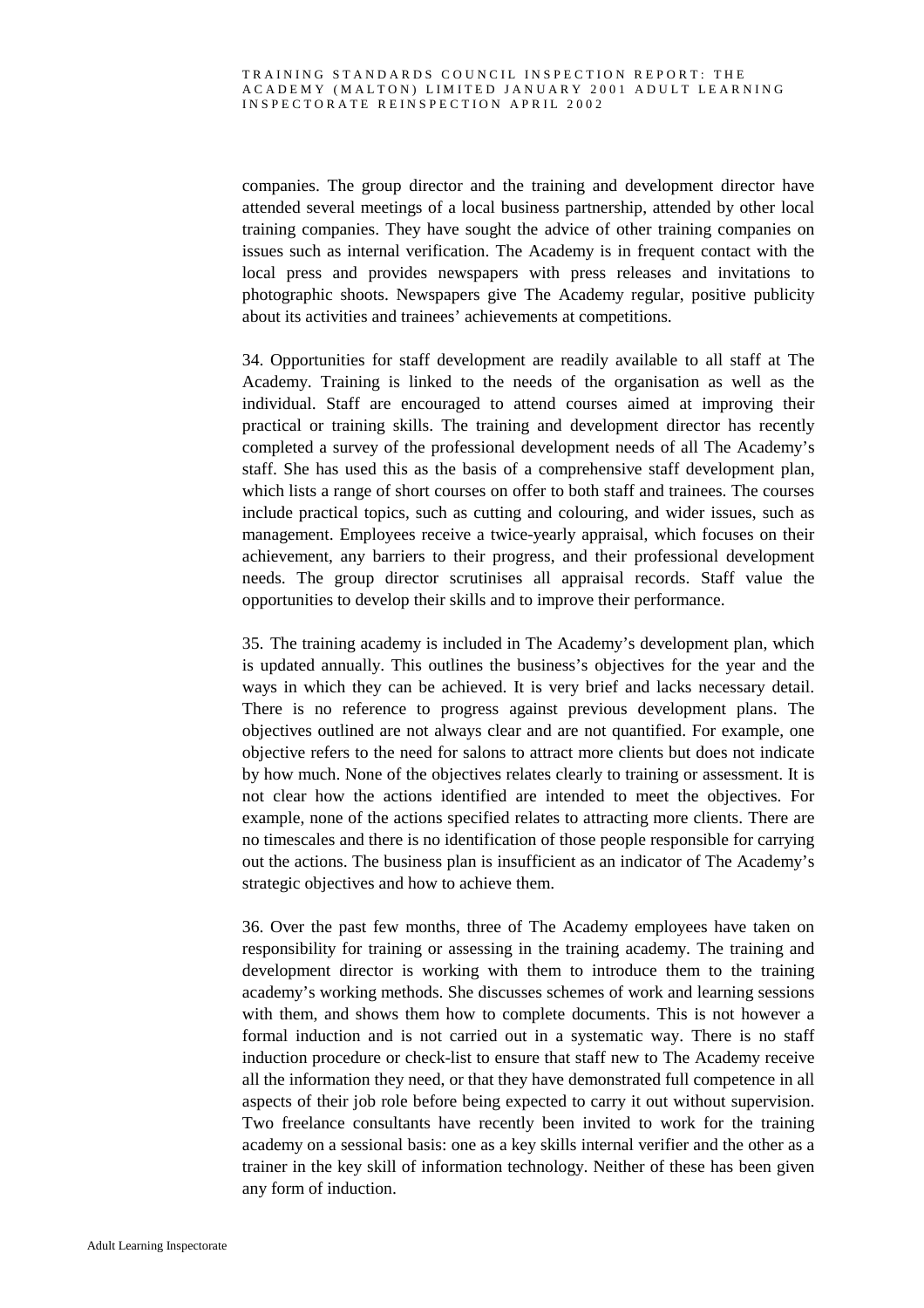37. The Academy has a management-information system provided by the TEC. The Academy uses this to administer its claim to the TEC. It makes no other use of the system. The Academy collects data about the recruitment, achievement and destinations of trainees. Staff members have detailed knowledge of why particular individuals withdraw their applications for learning programmes, or leave before they have completed their training. But managers do not analyse these data to establish trends. They do not use them for decision-making or to improve training. Data are not used to define the business's strategic objectives or to produce its business plan.

#### **Quality assurance** Grade 3

38. The company has introduced a new quality assurance manual since the original inspection. It contains policies and procedures for staff. The director is responsible for quality assurance across The Academy. The company holds the Investors in People award, a national standard for improving an organisation's performance through its people. Most internal verification is carried out by a part-time consultant. Feedback is sought from learners after most learning sessions and at the end of each term. The director and two senior staff wrote the most recent selfassessment report in January 2002. The views of learners were gathered and included in the report. The draft self-assessment report was circulated to salon managers, who were asked to complete a sheet giving their views about it. At the original inspection, the background information provided in the self-assessment report for this aspect of training was inaccurate in places. The three strengths identified represented no more than normal practice. The weaknesses were expressed as actions to be taken. Inspectors found additional strengths and weaknesses. The grade awarded by inspectors at the original inspection was lower than that given in the self-assessment report.

At the original inspection, the main weaknesses identified were:

- ♦ no overall quality assurance system
- ♦ insufficient internal verification by observation of training and assessment

39. By the time of the reinspection, these weaknesses had been resolved and are now satisfactory. A quality assurance policy has been introduced. Although it has only recently been published, inspectors found that a large number of staff had contributed to its development. There is a good awareness of the policy among staff. A consultant has been employed to carry out internal verification, which is now satisfactory. All portfolios show observation of practical assessments by the verifier. At the reinspection, inspectors identified additional strengths and weaknesses.

### *STRENGTHS*

♦ good staff commitment to quality assurance procedures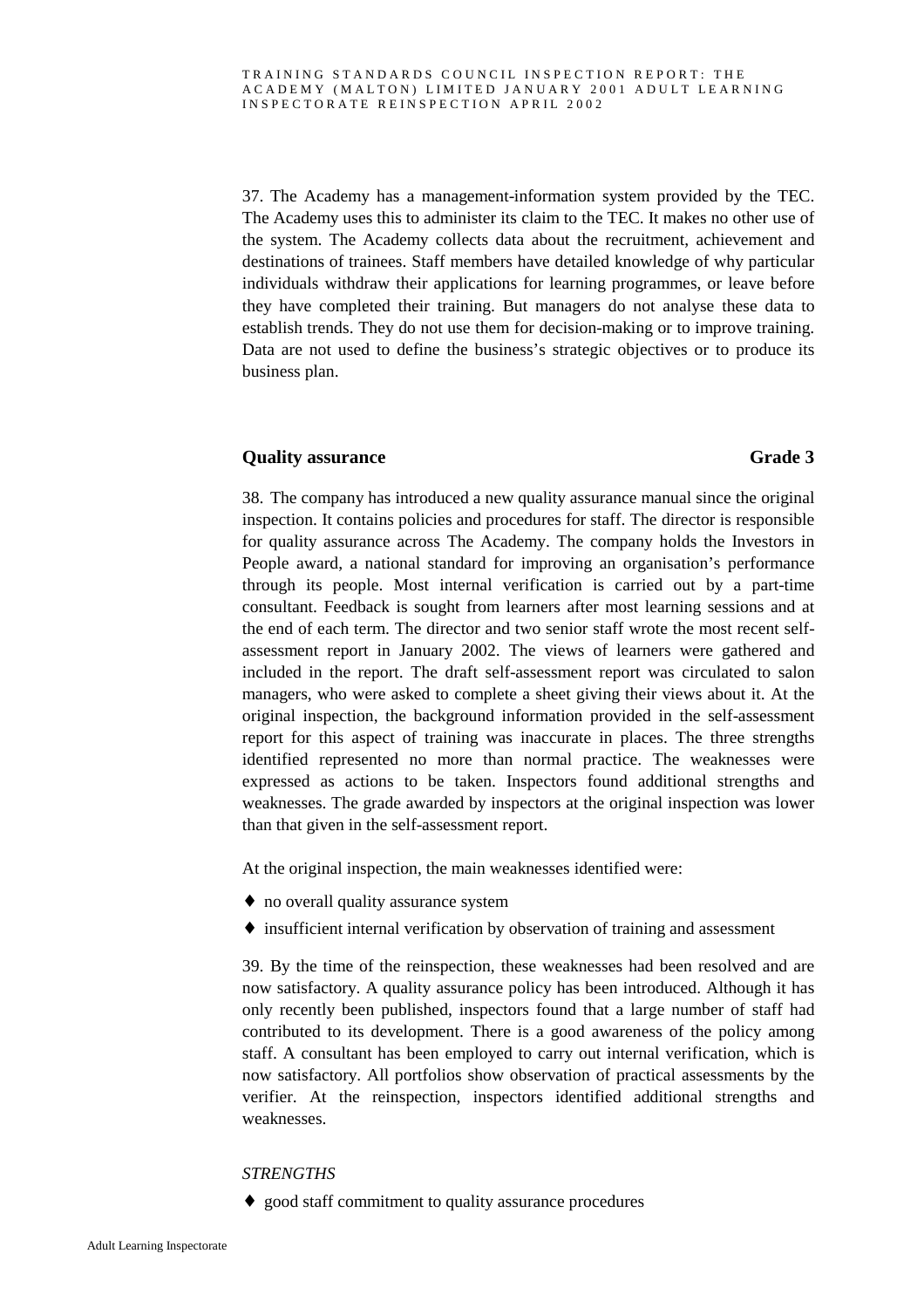- ♦ good procedures for obtaining and using feedback from learners
- $\triangleleft$  effective appraisal system

#### *WEAKNESSES*

- lack of clarity in some procedures
- ♦ poorly developed self-assessment process

40. At the time of the original inspection, the company had written policies and procedures for some aspects of training and assessment that were neither clear nor comprehensive. There were no policies or procedures for important elements of training and assessment, such as initial assessment, the accreditation of prior learning, or learners' progress reviews, and no overall quality assurance policy. By the time of the reinspection, the company had developed new policies and procedures for quality assurance. Many training staff have contributed to their formulation and there is good awareness of the policy and a commitment to making the procedures work for the benefit of learners. Most of the new procedures are clear and well written, but some do not provide sufficiently detailed or accurate guidelines about how these processes should be carried out. Most procedures incorporate checking mechanisms to ensure they are carried out.

41. The Academy's trainers routinely ask learners for feedback about learning sessions. Learners are also asked to provide written feedback about the training provided for each unit of the NVQ. At the time of the original inspection, there were plans to collect learners' views at key stages of their programme. As a result, learners now complete questionnaires about the quality of their training after their induction and then once a term. The results are analysed by the director, and key points are noted. The feedback is discussed by trainers and assessors, and is used to improve the quality of training. For example, learners' feedback suggested that the key skills course in IT was not long enough. Its length was increased from six weeks to 10 weeks. A group of modern apprentices objected to the timing of one of their off-the-job learning sessions, which took place in the evening. They found it difficult to concentrate after a full day's work. The session was moved to an earlier time. More recently, additional practical sessions have been provided in the evenings in response to feedback from learners.

42. The Academy has well developed systems for supporting its part-time staff, based around the appraisal system. Trainers and salon managers meet with the director twice a year to discuss their work. The member of staff who is being appraised completes a pre-meeting questionnaire and this is used as a basis for the discussion, together with information such as the results of lesson observations and feedback from learners. Records show that these discussions are constructive and helpful. Staff development needs are often identified as a result of this process, and most trainers have recently attended courses to update their skills.

43. The internal verification of hairdressing NVQs is carried out by a freelance consultant who also acts as a part-time tutor. Internal verification of learners' portfolios is satisfactory. It takes place at regular intervals and involves a suitable